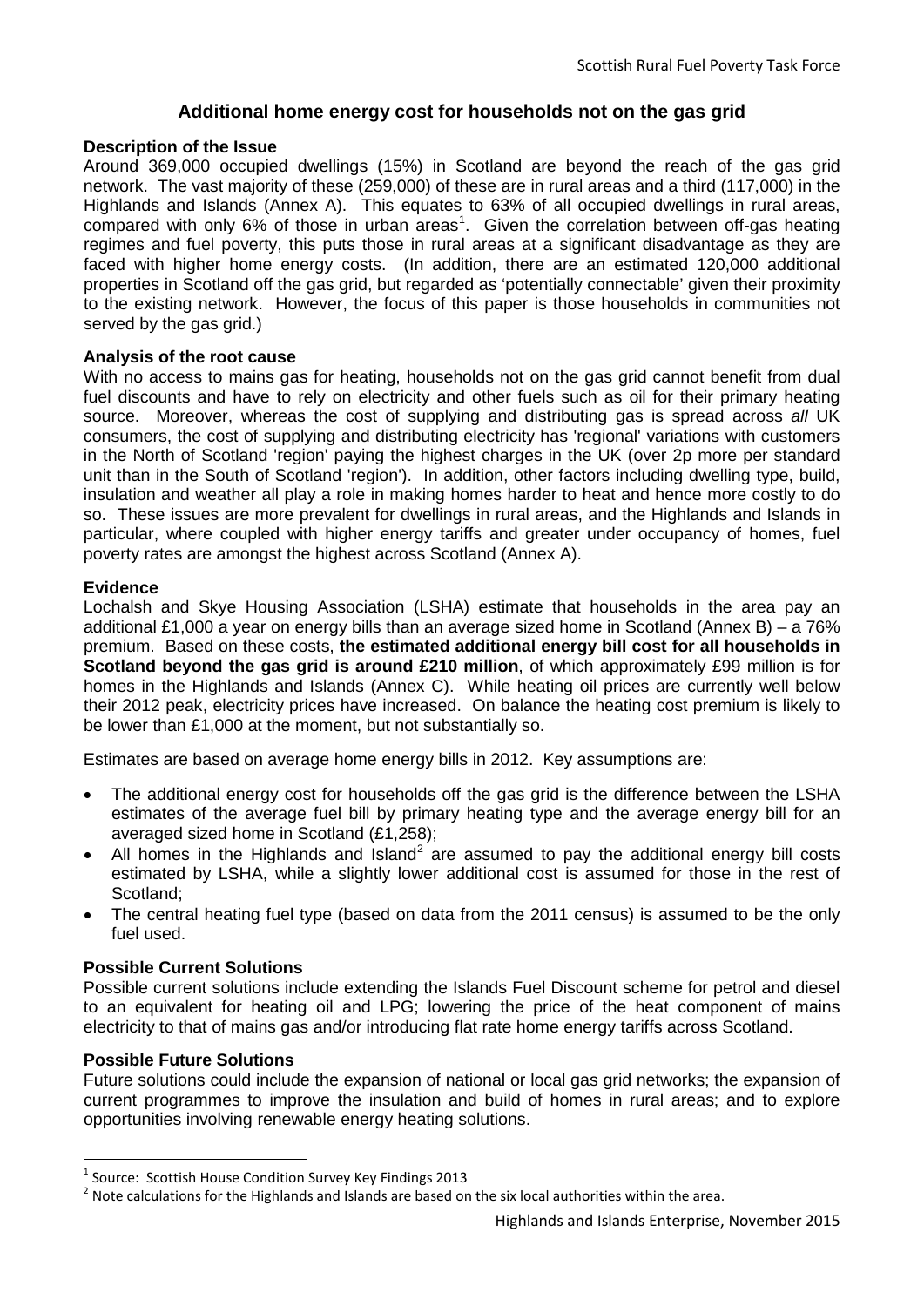## **Annex A: Proportion of households off the gas grid and in fuel poverty by local authority**





# **Annex B: Estimates of the average total energy bill for homes in Skye and Lochalsh, by primary heating type**

| <b>Primary Heating Type</b>    | <b>Average Energy</b><br>Bill* | Difference to<br><b>Scottish Average</b> |
|--------------------------------|--------------------------------|------------------------------------------|
| Electricity                    | £1,621                         | £363                                     |
| Solid Fuel                     | £2,176                         | £918                                     |
| LPG Gas                        | £2,357                         | £1,099                                   |
| Oil                            | £2,519                         | £1,261                                   |
| All heating types              | £2,218                         | £960                                     |
| Scottish average energy bill** | £1,258                         |                                          |

\*Source: Lochalsh and Skye Housing Association, sample of over 1000 homes in Skye and Lochalsh, 2012 costs;

\*\*Consumer Focus, July 2012